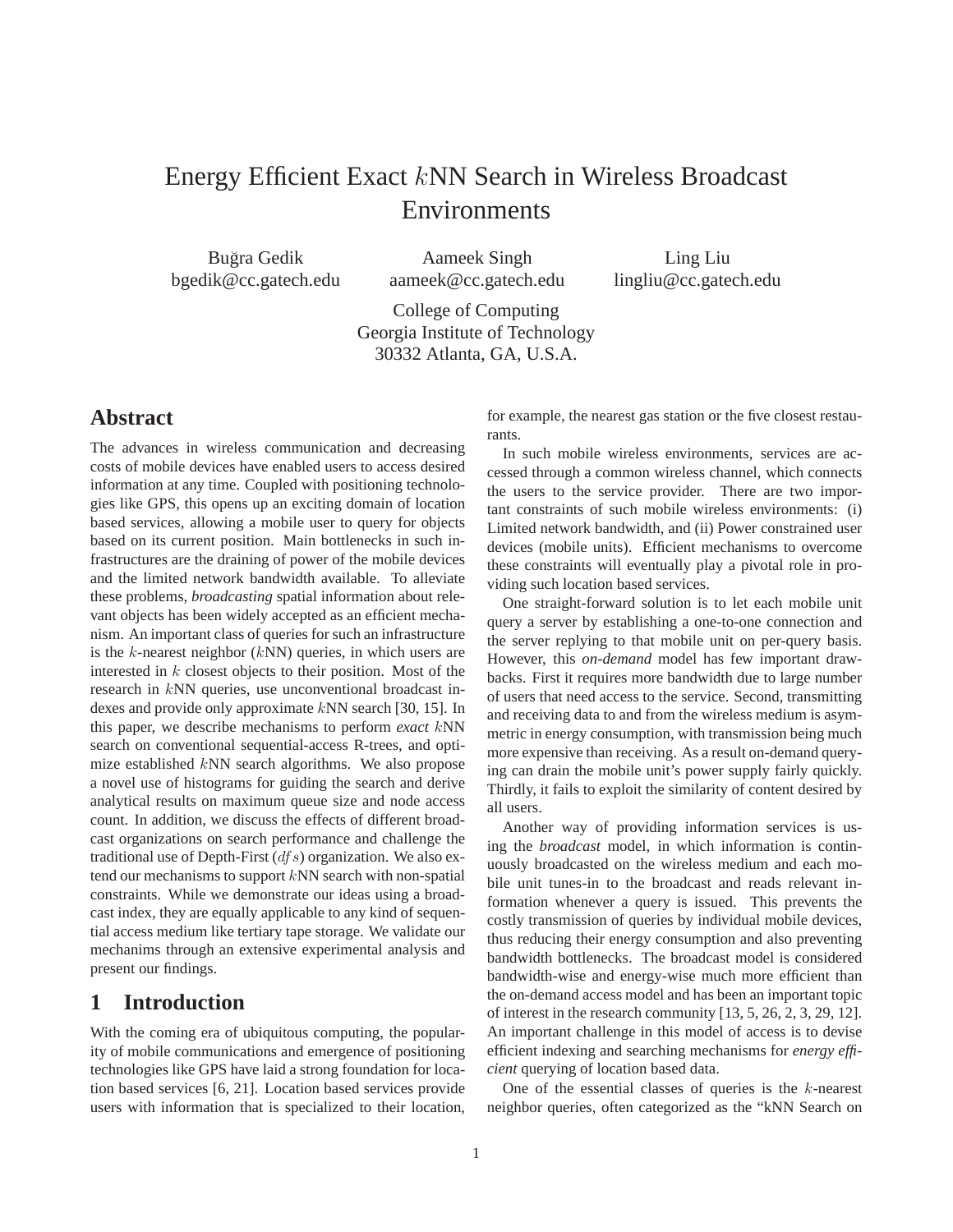the Air" problem [30] in the current context. In totality, it can be described as broadcasting location dependent data, together with a spatial index on the wireless medium and searching this broadcast to answer kNN queries in an energy efficient manner. To illustrate the problem, consider a battlefield scenario where several mobile units ranging from soldiers to tanks, report their positions to a central server through a wireless channel. The server builds a spatial index on this position information and securely broadcasts it to the battlefield. Then the mobile devices can tune in and process the broadcast to answer spatial queries on the broadcasted position information. One such query can be posed by a tank as: "Give me the positions and names of the 10 nearest friendly units". In a different scenario, taking place in a commercial setting, the server can broadcast locations of various restaurants and a car driver can pose a query like: "Give me the positions of the 5 nearest restaurants".

In this paper, we study the problem of exact  $kNN$  search on R-trees [8] in wireless broadcast environments. Our results also apply for kNN search on serialized R-trees for any sequential access medium. We chose R-trees as the basis of our work because of its two primary advantages. First, it can be used to support other important kinds of queries, like range queries. This prevents developing exclusive, incompatible solutions for each class of queries. Second, it is well studied and established as an efficient indexing mechanism.

Our main technical contributions are as follows:

- We develop an algorithm, called *w-opt*, which introduces revisions and optimizations over well established kNN search algorithms, and provides better performance on wireless mediums.
- We describe the effects of different broadcast organizations on search performance and show that commonly employed depth first serialization of the tree, under certain conditions, results in reading many nodes that do not contribute to the query result, thus causing higher energy consumption.
- We propose the use of histograms for guiding the search, and develop an associated algorithm, called *whist* algorithm. It uses simple equi-spaced grid histograms to supplement the index and achieve further pruning of nodes, resulting in lower number of node accesses and smaller memory requirements.
- We also derive analytical results on maximum queue size and node access count, for uniform data distributions. Furthermore, we show how to extend the use of histograms for supporting kNN search with non-spatial constraints (we only consider equality constraints on *types*).
- We provide experimental results to evaluate the introduced mechanisms and understand the tradeoffs in-

volved in using them. In our experiments, we use both synthetically generated uniform data and real data with skewed distribution.

The rest of the paper is structured as follows. Related work is discussed in Section 2 and an overview of kNN search on R-trees is presented in Section 3. Section 4 introduces techniques to optimize kNN search on serialized R-trees and Section 5 studies the index organization tradeoffs. In Section 6, the use of histograms is explained in the context of  $kNN$ search on the air and analytical results are derived for maximum queue size and node access count. Queries with type constraints are discussed in Section 7. Section 8 presents experimental results and Section 9 concludes the paper.

# **2 Related Work**

In this section we list three different areas of related research. The first two, R-tree indexes and indexing on the air, establish the basis of our work. The last one, spatial index broadcast, consists of work closely related to ours, which has considered energy efficient search on spatial data in wireless broadcast environments.

**R-tree Indexes:** R-trees [8] are spatial index structures widely used to index *n*-dimensional points or rectangles. Due to practicality of implementing them on secondary storage and their good search performance in low-dimensional spaces, R-trees have enjoyed wide deployment. R-trees can be thought of as the multidimensional version of  $B^+$ -trees. An R-tree node consists of  $(i)$  a minimum bounding rectangle (mbr) which encompasses mbrs of all nodes under its branch,  $(ii)$  mbrs of its children nodes, and  $(iii)$  pointers to its children nodes. A node at the leaf level contains mbrs of data objects and pointers to data objects, instead of child mbrs and pointers. Figure 1 shows an example R-tree structure at the top and the set of indexed points together with the node mbrs at the bottom.

The research on R-trees is still active, especially in the field of mobile object indexing [16, 23]. Several variations of R-trees exist including R<sup>\*</sup>-trees [4] and R<sup>+</sup>-trees [25]. R<sup>∗</sup>-trees have been shown to work well for various data and query distributions and in this paper we use  $R<sup>*</sup>$ -trees for performance evaluation.

**Indexing on the Air:** In wireless broadcast, it is crucial that energy is conserved on the mobile unit side when answering queries on the broadcasted data. To alleviate the vast energy consumption problem of searching un-indexed data, air indexes were introduced in [13]. Air indexes trade latency in order to reduce energy consumption. Using the index, the mobile unit can selectively tune-in only to the relevant portion of the broadcast and thus optimize its energy consumption. However, the inclusion of the index increases the total size of the broadcast cycle and thus increases latency. This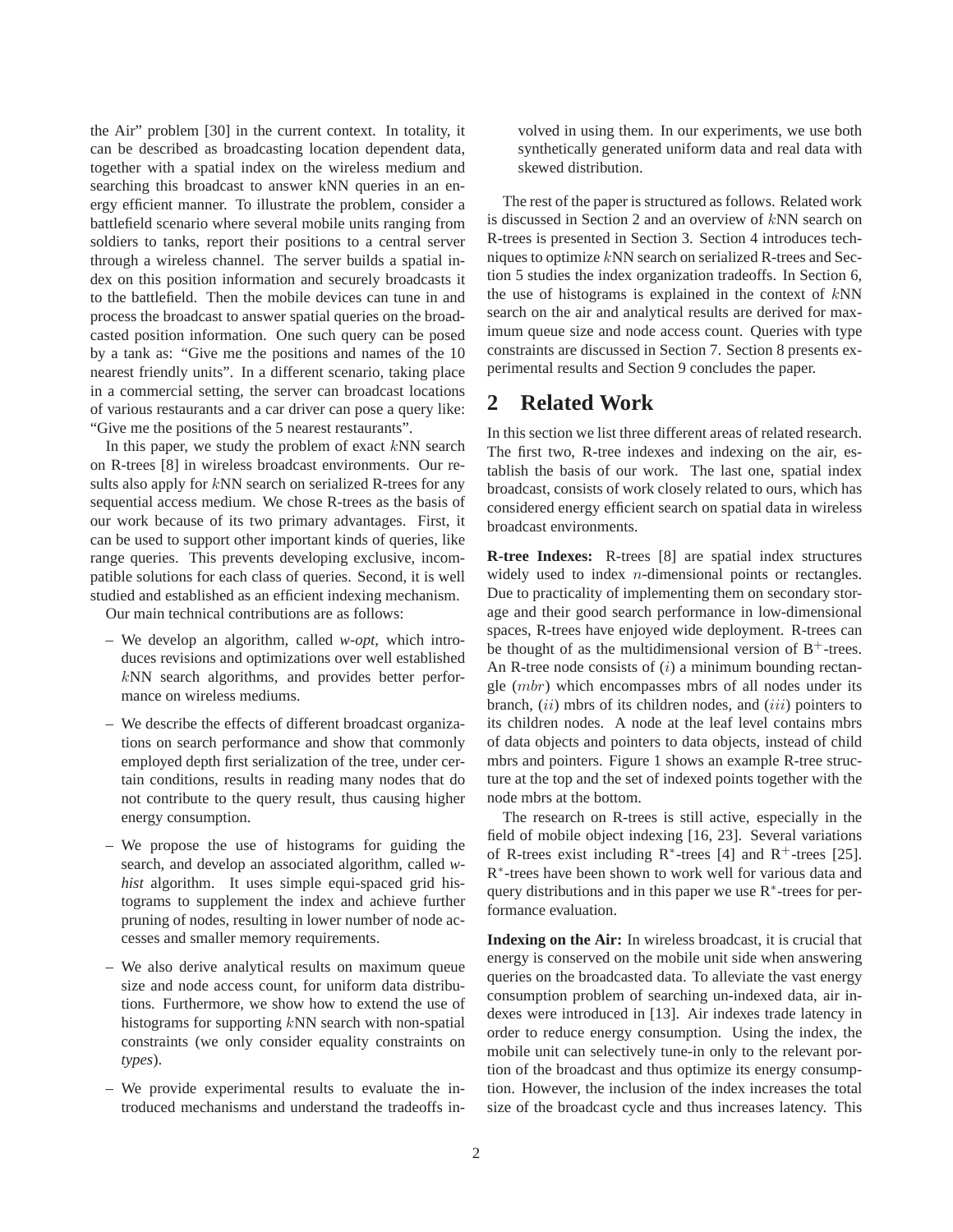

Figure 1: Illustration of an R-tree index

latency involved in searching broadcasted data is measured as *access latency*, which is defined as the time difference between the point at which a query is posed and the point at which result of the query is fully computed. The energy consumption is measured as *tune-in time*, which is defined as the total time during which the mobile unit was listening to data from the wireless medium. Both access latency and tunein time are measured in terms of number of packets, where a packet corresponds to the physical unit of access on the broadcast medium, similar to disk blocks. Similar to [13], our work also assumes that a single index node corresponds to a single packet.

Air indexing strives to decrease tune-in time while keeping the increase in access latency due to the broadcast of extra index information minimal. The (1, m) *indexing* approach [13], widely adopted by many other researchers, interleaves data and index on the medium for the purpose of improving the access latency. The  $(1, m)$  indexing approach can be applied to most of the tree based indexes, including ours. Hence, in our work, we only concentrate on improving the tune-in time associated with *index search* in broadcast environments.

Broadcast disks [2] is another commonly used [3, 29, 12] technique for efficient data access. Broadcast disks build a memory hierarchy through the use of repetitive broadcasts by adjusting the occurrence frequency of data items based on their popularity. We do not consider broadcast disks, since our focus in this paper is on spatial data broadcast and air indexes form an ideal framework for our work.

**Spatial Index Broadcast:** Recently, researchers have considered energy efficient query evaluation over location dependent data in wireless broadcast environments [30, 10, 28,

15]. In [28], authors have discussed processing of nearest neighbor  $(k = 1)$  queries on location dependent data. Their approach is based on building a voronoi diagram [18] and broadcasting it with the use of a new index structure called D-tree. However their approach does not extend to  $k$  nearest neighbor search. In addition, the indexing structures are exclusive to this class of queries. In [10], authors have studied the problem of answering range queries over location dependent data for memory limited devices, but their techniques are not extendable to nearest neighbor queries. In [30], authors have studied processing of  $k$  nearest neighbor queries on location dependent data. However, they only provide approximate search techniques. Moreover, [30] favors a list based structure in place of R-trees for small values of k. Also, their experimental comparison is based on R-trees, not R∗-tree variants, which are known to be more efficient. In our work, instead of introducing yet another indexing structure, we describe techniques to adapt and revise kNN search on R-tree family for wireless broadcast and more importantly also provide *exact* results.

# **3 Background**

In this section we give a brief overview of  $kNN$  search on Rtrees. The description is based on Roussopoulos et. al's [22] algorithm for kNN search on R-trees. Before describing the algorithm, we give definitions of three measures that are essential for the description of the algorithm and will be used in the rest of the paper. For a given query point  $P$ , a node  $N$ , and an object  $O$ ,

- MINDIST $(N, P)$  is the minimum distance from P to  $N$ 's mbr. MINDIST $(O, P)$  is the minimum distance from P to O's mbr (in case O is a point, O's mbr reduces to its position).
- MAXDIST $(N, P)$  is the maximum distance from P to N's mbr, where MAXDIST $(O, P)$  is equal to  $MINDIST(O, P)$ .
- MINMAXDIST $(N, P)$  is the maximum possible minimum-distance between  $P$  and the mbr of closest object residing in N's mbr. MINMAXDIST $(O, P)$  is equal to MINDIST $(O, P)$ .

Note that, the first two definitions imply that, no object residing under node N's mbr can have a MINDIST value for point P less than MINDIST $(N, P)$  or larger than  $MAXDIST(N, P)$ . The third definition implies that, the object which resides under node  $N$ 's mbr and has the smallest MINDIST value for point  $P$ , has a MINDIST value of at most MINMAXDIST $(N, P)$ .

The conventional  $kNN$  search algorithm keeps two data structures to guide its operations. These are *ItemQueue* and ResultQueue. Both of them store either node or object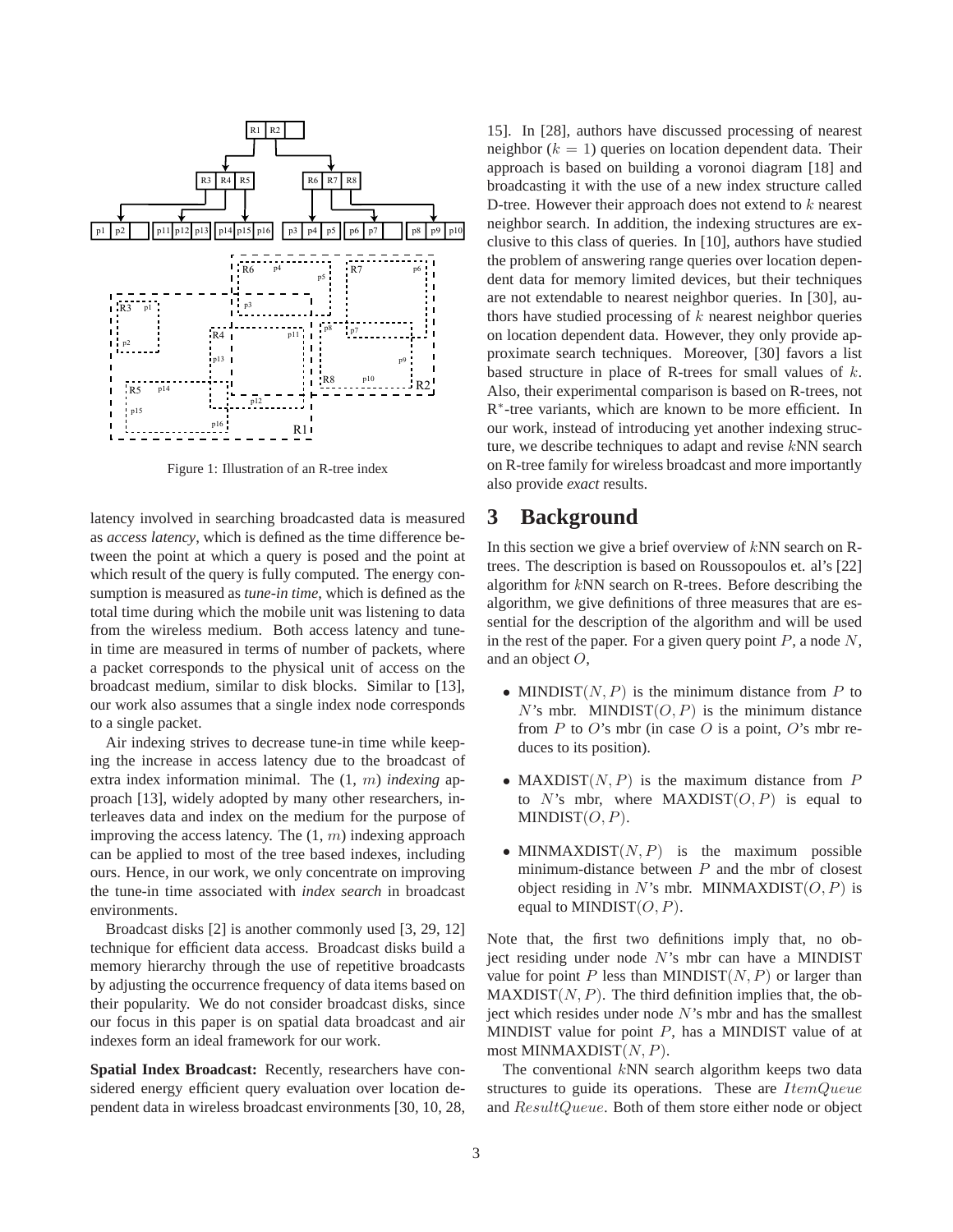identifiers together with their mbrs. ItemQueue is sorted on the MINDIST measure and does not have a predefined size. On the other hand,  $ResultQueue$  is sorted on the MIN-MAXDIST measure and can have at most  $k$  entries. We define the variable kthdist such that it takes the value  $\infty$  if there are less than  $k$  entries in  $ResultQueue$ , otherwise it takes the value of MINMAXDIST measure for the kth item in ResultQueue.

The algorithm works iteratively. Initially ItemQueue contains only the root node. At each iteration, the topmost item in  $ItemQueue$  is popped. If the item is a node (say N) entry, then the node is read from the medium. Entries for the children nodes of  $N$ , whose MINDIST values from the query point are smaller than the kthdist, are added to ItemQueue and ResultQueue, and N's entry is removed from ResultQueue if it is there. If the initially popped item is an object, then it is added only to ResultQueue and the termination condition is checked. In case all entries in ResultQueue refer to objects then the search halts. Algorithm 1 gives the pseudo code of kNN search on R-trees.

# **4** *k***NN Search for Wireless Medium**

While searching a *serialized* R-tree in the wireless broadcast scenario, using Algorithm 1 as a base, it is not possible to sort *ItemQueue* on the MINDIST measure. Since the MINDIST ordering of tree nodes is not consistent with their order of appearance in the broadcast, reading a node from the medium based on the topmost item in the MINDIST sorted *ItemQueue* may result in leaving behind other tree nodes that have entries in  $ItemQueue$ . As these other nodes are left behind on the medium, accessing them in the future steps of the algorithm will require a wait until the next index broadcast, which is prohibitive in terms of access latency. As a result, the items in ItemQueue have to be sorted based on their appearance order on the medium. In accordance with this observation, previous work [30, 15] on this topic have considered searching serialized R-trees for k nearest neighbors using queues sorted on appearance order. Furthermore, when an item is popped from  $ItemQueue$ , we can first check whether the MINDIST value of the item is larger than kthdist. If so, it is safe to prune the item and proceed with the next iteration<sup>1</sup>. It is also important to mention that the stop condition in Algorithm 1 (lines 7-8) is no more valid as it is not guaranteed that the rest of the items in  $ItemQueue$ cannot generate an object closer than the current  $k$ , since the queue is no more sorted on MINDIST measure. As a result, the search halts when the *ItemQueue* becomes empty. Algorithm 2 gives the pseudo code of kNN search on R-trees adapted for wireless medium.

The adapted version of  $kNN$  search for wireless medium is obviously far from being optimal due to its almost unguided

### **Algorithm 1** R-tree kNN search

|     | 1: $ItemQueue \leftarrow \{rootNode\}/\text{/ sorted by MINDIST}$           |
|-----|-----------------------------------------------------------------------------|
|     | 2: $ResultQueue \leftarrow \emptyset$ // sorted by MINMAXDIST, max size = k |
|     |                                                                             |
|     | 3: while $ItemQueue \neq \emptyset$ do                                      |
| 4:  | $item = ItemQueue.pop()$                                                    |
| 5:  | <b>if</b> <i>item</i> is an object <b>then</b>                              |
| 6:  | ResultQueue.additem)                                                        |
| 7:  | <b>if</b> all items in $ResultQueue$ are objects <b>then</b>                |
| 8:  | return ResultQueue                                                          |
| 9:  | end if                                                                      |
| 10: | else if $item$ is a node then                                               |
| 11: | Read <i>item</i> from the medium                                            |
| 12: | for all citem in item.childrenList do                                       |
| 13: | <b>if</b> MINDIST( <i>citem, P</i> ) > kthdist <b>then</b>                  |
| 14: | continue                                                                    |
| 15: | end if                                                                      |
| 16: | ItemQueue.add(citem)                                                        |
| 17: | ResultQueue.add(citem)                                                      |
| 18: | end for                                                                     |
| 19: | $ResultQueue$ .remove $item)$                                               |
| 20: | end if                                                                      |
|     | $21.$ $-1.1$ $-1.2$                                                         |

21: **end while**

**Algorithm 2** R-tree kNN search adapted for wireless

| 1: $ItemQueue \leftarrow \{rootNode\}/\text{/ sorted by node appearance order}$ |
|---------------------------------------------------------------------------------|
| 2: $ResultQueue \leftarrow \emptyset$ // sorted by MINMAXDIST, max size = k     |
| 3: while $ItemQueue \neq \emptyset$ do                                          |
| 4:<br>$item = ItemQueue.pop()$                                                  |
| 5:<br>if MINDIST( <i>item, P</i> ) > kthdist then                               |
| 6:<br>continue                                                                  |
| 7:<br>else if $item$ is an object then                                          |
| 8:<br>ResultQueue.additem)                                                      |
| 9:<br>else if $item$ is a node then                                             |
| 10:<br>Read <i>item</i> from the medium                                         |
| 11:<br><b>for all</b> citem <b>in</b> item.childrenList <b>do</b>               |
| 12:<br><b>if</b> MINDIST( <i>citem, P</i> ) > kthdist <b>then</b>               |
| 13:<br>continue                                                                 |
| 14:<br>end if                                                                   |
| 15:<br>ItemQueue.add(citem)                                                     |
| 16:<br>ResultQueue.add(citem)                                                   |
| 17:<br>end for                                                                  |
| 18:<br>$ResultQueue$ .remove $item)$                                            |
| 19:<br>end if                                                                   |
| $20:$ end while                                                                 |

exploration of the nodes. The efficiency of the search, in terms of tune-in time, relies on the pruning capabilities of the algorithm and the organization of the index. Next, we illustrate that some cases that do not occur in the original version of the algorithm, but appear in the adapted version can be pruned by a simple yet effective optimization.

### **4.1 The** *w-opt* **Algorithm**

In this section, we describe the *w-opt* algorithm and how it improves kNN search performance on wireless medium. Before giving the details, we first illustrate a particular inefficiency of the adapted algorithm with an example. This forms the bases of our improved algorithm.

Consider searching the tree depicted in Figure 2 for two nearest neighbors. Clearly, the candidates for the two nearest neighbors should come only from nodes under  $w$ , since its mbr covers at least two objects (one at distance 5 and another at distance 10) closer than any other object under node  $u$  and v. Now, assume that nodes  $u, v$  and  $w$  are organized on the medium such that u appears before v and v before w. As a re-

<sup>1</sup>Notice that this pruning condition is never satisfied when *ItemQueue* is sorted on the MINDIST measure.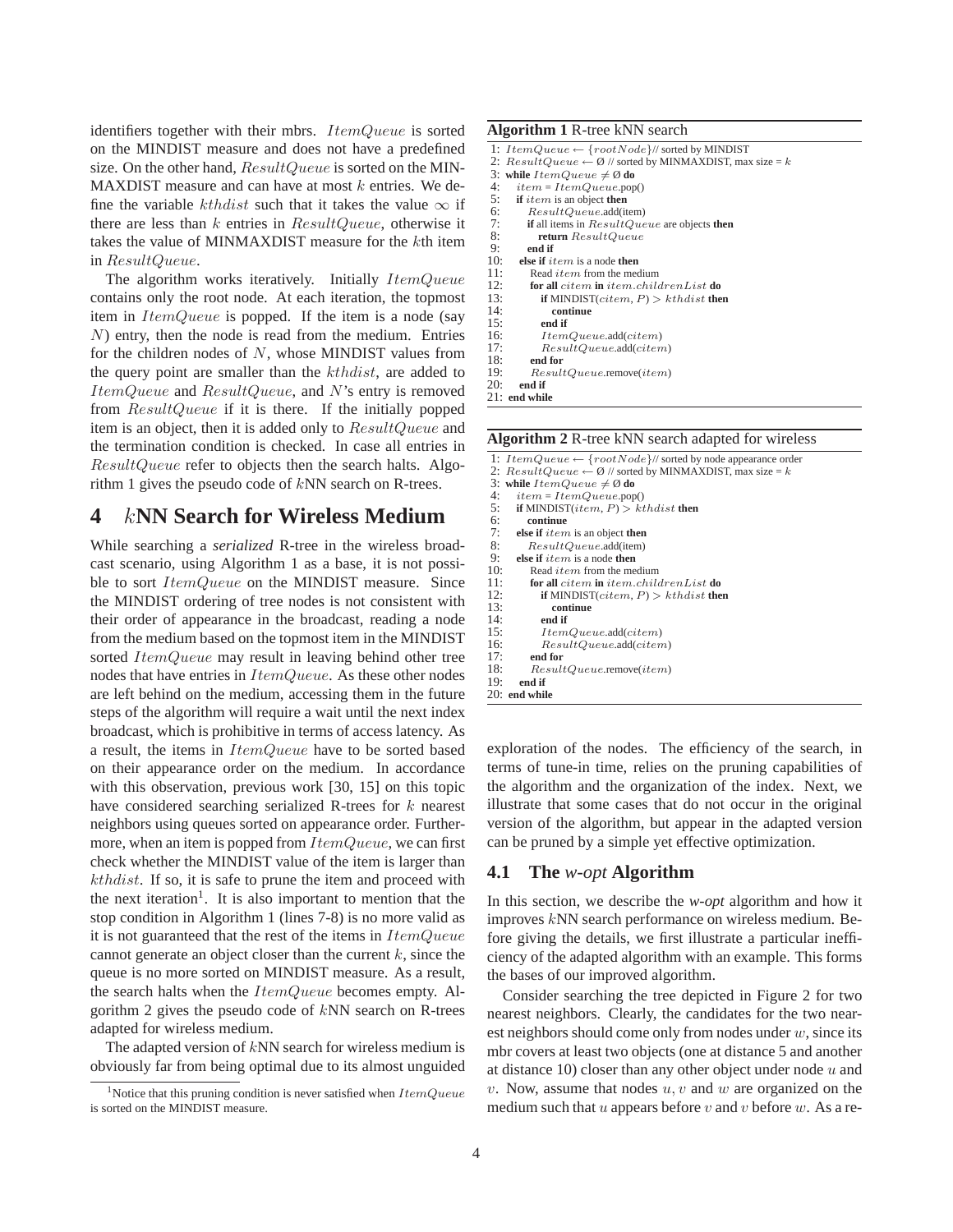

Figure 2: The topmost two levels of an example tree

sult, after the root node is processed, node  $u$ 's entry appears on top of *ItemQueue* since the queue is sorted by appearance order. ResultQueue on the other hand is sorted based on MINMAXDIST, thus consists of entries of  $w$  and  $v$  in order and  $kthdist$  is equal to the MINMAXDIST of v, which is 14. Next, <sup>u</sup>'s entry is popped from the queue and is discarded since its MINDIST is larger than the *kthdist* (15  $>$  14). In the next iteration of the algorithm, v's entry is popped from the queue and the node  $v$  is read from the medium as it does not satisfy the pruning constraint, its MINDIST, which is 11, is smaller than the *kthdist*, which is 14. This is an important pitfall of the adapted algorithm. Node  $v$  is read even when it will not contribute to the result! The original algorithm would have explored w before v because the  $ItemQueue$  is sorted by MINDIST. In fact, the original algorithm will examine several other nodes (with MINDIST values less than node  $v$ 's), until the node  $v$ 's entry comes to the front of the queue. Then  $v$  will have a much higher chance of being discarded. This is because kthdist will improve as better and better nodes are explored.

In Figure 2, it is indeed possible to prevent node  $v$  from being read from the medium by the adapted algorithm. If the minimum fanout of the tree is  $f_{min}$ , then we know that there are at least  $f_{min}^{l-1}$  objects under node w's mbr (assuming the leaf nodes are at level 1 and the root node is at level l). Given this knowledge, at the time when we add  $w$ 's entry to *ItemQueue*, we can say that there is one object at most MINDIST $(w, P)$  away from the query point and at least  $f_{min}^{l-1}$  – 1 objects at most MAXDIST $(w, P)$  away from the query point, where  $P$  is the query point. Returning back to the figure, this means there is one object at most 5 unit away from the query point and  $f_{min}^{l-1} - 1 \ge 1$  objects at most 10<br>units away from the query point. This information allows us units away from the query point. This information allows us to discard  $v$  in the next iteration since its MINDIST is 11 and we already know there exists an object at most 5 units away and another object at most 10 units away from the query point. It is important to notice that the additional information employed, which uses the MAXDIST measure and the existence of  $f_{min}^i$  objects under a node at level i, helps us



Figure 3: Example illustrating the downside of *dfs* organization

to cut down the number of nodes read from the medium, because it suppresses the unguided node exploration nature of the adapted algorithm.

Utilizing the above observation, we improve the adapted kNN search algorithm as follows:

• While adding a node entry, say node  $N$  at level  $i$ , with its MINMAXDIST measure to ResultQueue, we also insert  $f_{min}^i - 1$  additional entries with the MAXDIST<br>measure of node N. ResultOnene is sorted on the asmeasure of node N. ResultQueue is sorted on the associated measures of the entries. When we explicitly remove a node from  $ResultQueue$ , we remove all entries associated with that node.

In the rest of the paper we refer to the R-tree  $kNN$  search algorithm designed for a random access medium as *the conventional algorithm*, adaptation of the conventional algorithm to wireless broadcast medium as *the wireless conventional algorithm* (*w-conv* for short) and the improved version of the adapted algorithm as *the optimized wireless algorithm* (*w-opt* for short).

# **5 DFS vs. BFS**

The way a spatial index is organized on the broadcast medium impacts the number of index nodes read by the  $kNN$  search algorithm, thus affecting the tune-in time. Previous work on range and kNN search in broadcast environments [28, 10, 30, 15] that has considered using R-trees, used a depth first search  $(dfs)$  order serialization of the tree, mostly because the conventional algorithm is based on a heuristically guided *df s*. We present an argument in favor of serializing the tree based on breadth first search  $(bfs)$  order and in Section 8 we experimentally show that  $bf s$  is actually the better choice.

For a given query point P, let  $Q_{P,k}$  denote the position of  $k$ th nearest neighbor of point  $P$ . A  $k$ NN search algorithm on R-trees is said to be *optimal* if it only accesses nodes whose mbr's intersect with the circle centered at  $P$  with radius equal to the distance between P and  $Q_{P,k}$  [24]. Figure 3 shows a query point  $P$  and the circle formed around it using its distance from its kth nearest neighbour. Let us call this circle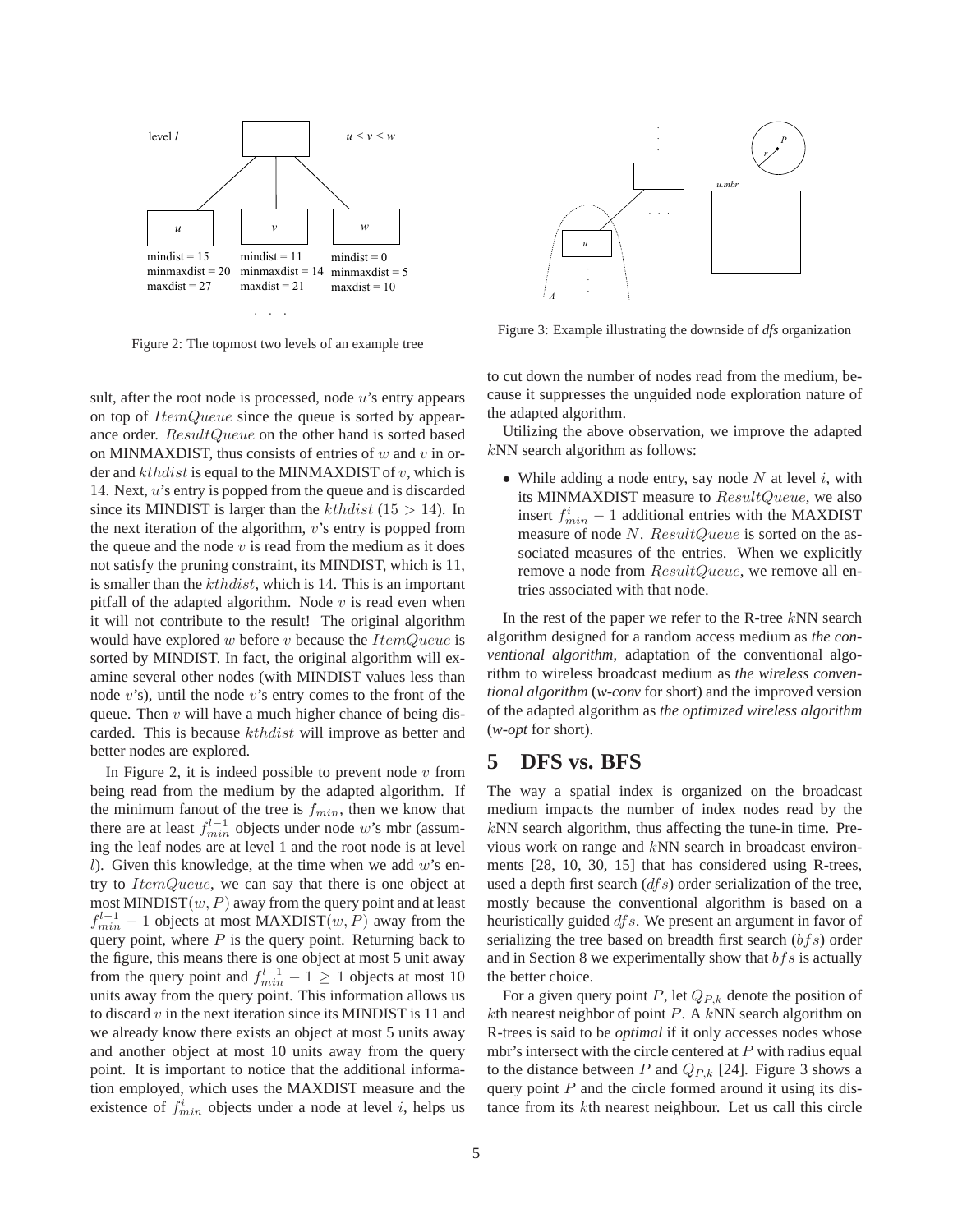*result circle* of the query point. Since the kNN search on wireless medium is not optimal, it is possible to read a node from the medium such that the mbr of the node does not intersect with the result circle of the query point. Figure 3 shows one such example tree node  $u$ . If tree is serialized on  $df s$  order, then the algorithm will access several other nodes (from the nodes of the tree under the area  $A$  in Figure 3) under node  $u$  until the algorithm is done with the branch rooted at node  $u$  without contributing any objects to the result. In fact, we have the following result,

**Theorem 1** *For a* dfs *serialized tree, if the w-opt* k*NN search algorithm reads a node* N<sup>i</sup> *at level* i *(the leaf nodes are at level 1) whose MINMAXDIST is smaller than the* kthdist*, then it must read at least* i *nodes from the branch rooted at node*  $N_i$  *irrespective of whether*  $N_i$  *intersects with result circle or not.*

*Proof:* Since the algorithm visits nodes in *df s* order on the broadcast medium, only the nodes under  $N_i$ 's branch can be accessed until the branch has totally passed on the medium. Let O be the closest object under  $N_i$ 's mbr to the query point. Since  $N_i$ 's MINMAXDIST is smaller than the *kthdist*, O's distance to the query point is smaller than the value of kthdist at the time  $N_i$  is popped from the queue. Furthermore, no node under  $N_i$ 's branch can have a MINMAXDIST value smaller than  $O$ 's distance to the query point. (This follows since otherwise we'll have another object under  $N_i$ 's mbr that is closer to the query point than  $O$ , which is a contradiction.) As a result, kthdist cannot have a value smaller than  $O$ 's distance to the query point, at any time before the algorithm leaves  $N_i$ 's branch behind. It directly follows that any node under  $N_i$ 's branch whose mbr contains  $O$  must be read, since its MINDIST can be at most equal to  $O$ 's distance to the query point which cannot be larger than  $kthdist$ . There are at least i nodes whose mbrs contain O under  $N_i$ 's branch since  $N_i$  is at level i. Thus the result is proved.  $\square$ 

The  $bf s$  ordering clearly does not share the same problem. This is because the nodes are serialized level by level and there is no recursive containment relationship between successive nodes within a level. However,  $bf$ s serialization may have a larger memory requirement due to the growth in ItemQueue. We investigate this issue analytically in Section 6 and experimentally in Section 8.

# **6 The** *w-hist* **Algorithm**

In this section we introduce the *w-hist* algorithm, which improves the pruning capabilities of wireless kNN search algorithms with the use of simple histograms. Histograms have been profoundly used in databases for the purpose of selectivity estimation of range queries [20, 14, 17, 9]. Although various types of histograms have been introduced in the literature, we employ a grid like histogram that stores the number of objects located under each cell. Since our aim is to

|   |   | 2 |   | 5 | 2 |   |
|---|---|---|---|---|---|---|
|   | ź |   |   |   | 2 | 5 |
|   | 2 | U |   |   |   | 5 |
|   |   |   | 2 | 3 | 5 |   |
| 0 | 0 | 3 | 2 | 3 | 3 |   |
| ٦ |   | 2 |   | 0 | 2 | 2 |
| 2 |   |   | 3 | Ω |   | 2 |

Figure 4: Example illustrating the usage of an histogram for  $k = 4$ 

reduce the tune-in time, the histogram itself should be small enough not to increase the tune-in time, as it has to be read in order to extract useful information from it. Using complex histograms will not allow this.

The histograms can be used to obtain an upper bound on size of the result circle of a  $kNN$  query. Let A denote the area of the square region which contains all objects. We denote a histogram with cell size c as  $H_c$ .  $H_c$  partitions the area of interest as an equi-spaced grid with cell size equal to c.  $H_c$ has  $\lceil \sqrt{A/c} \rceil^2$  square cells of size  $c \times c$ . A cell is denoted as  $H_c\{i, j\}$ , where i and j are cell indices. Each cell stores the number of objects that lie under the cell's boundaries<sup>2</sup>, denoted as  $H_c[i, j]$ . Figure 4 illustrates an example 7x7 histogram.

Note that given a query point  $P$  and any subset of  $k$  objects from the object set, the distance between  $P$  and the farthest object in the subset is larger than the radius of the result circle. As a result, any circle centered at point  $P$  that covers some set of histogram cells such that the total number of objects located under these histogram cells is larger than  $k$ , covers the result circle. More formally, let  $C(P, r)$  denote a circle centered at point P with radius r and let  $r_*$  denote the radius of the result circle for  $k$  nearest neighbors of point  $P$ . Then we can state:

If 
$$
\exists Q
$$
 s.t.  
\n
$$
\sum_{(i,j)\in Q} H_c[i,j] \ge k, \text{ and}
$$
\n
$$
\forall (i,j) \in Q, H_c\{i,j\} \subset C(P,r)
$$
\nThen  $r \ge r_*$ . (1)

Consider that the histogram cells are sorted based on their distance from the query point  $P$  and are organized into a list. Then we define  $Q_+$  to be the set of non-empty histogram cells  $(H_c[i, j] > 0)$  formed by picking cells from the sorted list until the sum of the cell contents reach or exceed  $k$ . Now we define the *pruning circle*, denoted as PC, which is used to prune nodes during the  $kNN$  search. The  $PC$  satisfies the left-side of (1) and is defined as follows: Pruning circle is the smallest circle centered at point  $P$  that covers the histogram

<sup>&</sup>lt;sup>2</sup>We assume objects are points, otherwise the center of each object can be used to determine which grid cell it belongs.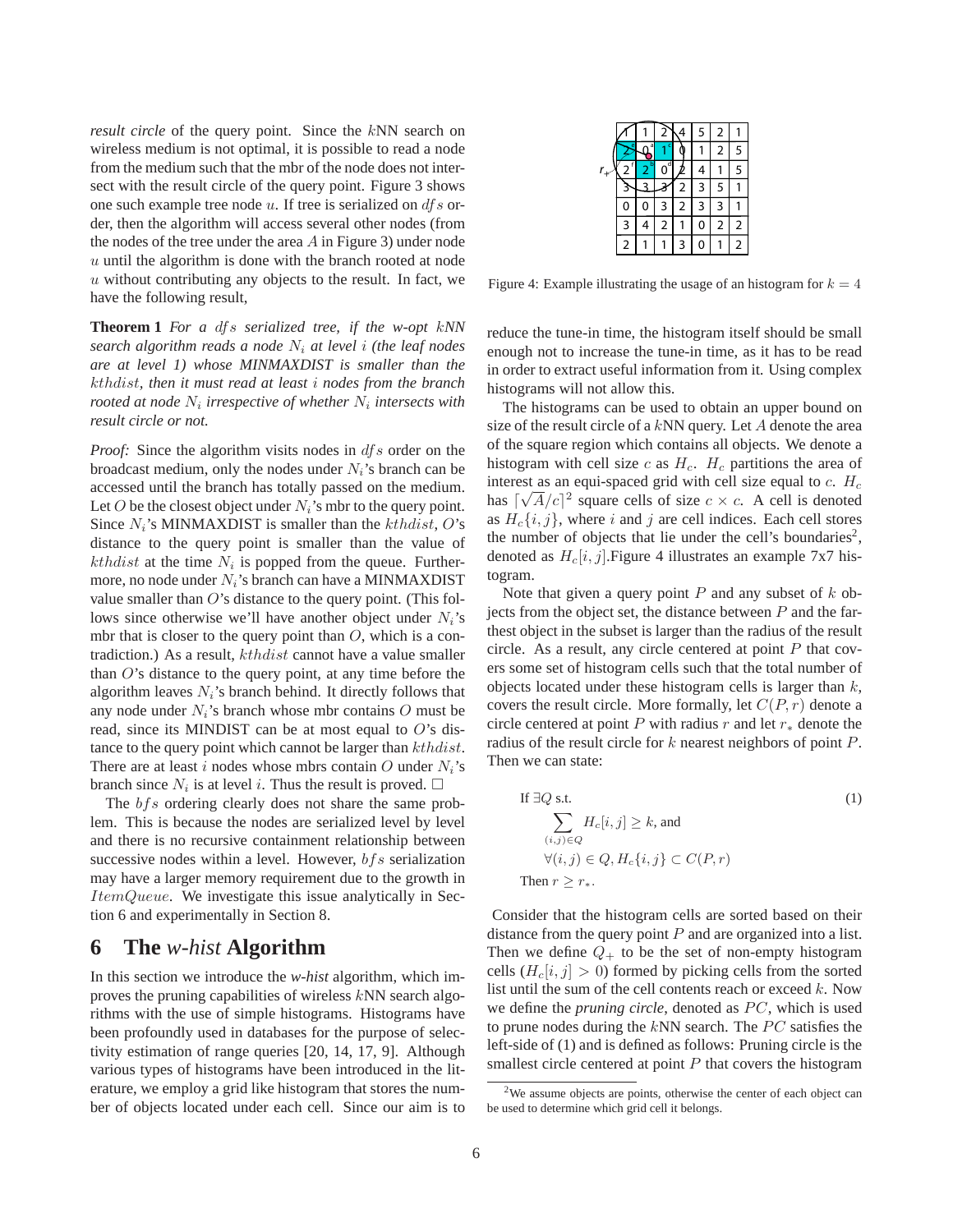cells in  $Q_{+}$ . The radius of the pruning circle is denoted as  $r_{+}$ .

The radius of the pruning circle,  $r_{+}$ , can be calculated by a linear scan of the histogram cells, by keeping only  $O(k)$ state. This is simply because the set  $Q_+$  can be of at most size  $k$ . The closest  $k$  cells to the query point can be stored and maintained during the scan and this set can be pruned at the end of the scan to get  $Q_+$ . Once we have  $Q_+$ , the maximum of maximum-distances of cells in  $Q_+$  to the query point P gives  $r_{+}$ .

Figure 4 illustrates how  $r_{+}$  is calculated for an example histogram and query point with  $k = 4$ . For the histogram and the query point in Figure 4, the four closest non-empty cells are the ones marked as  $c, b, e$ , and  $f$  (The first six cells, which yield four non-empty cells, according to their closeness to the query point are  $a, b, c, d, e$ , and  $f$ ). The object count of the cell  $c$  (which is 1) and the sum of the object counts for the cells  $c$  and  $b$  (which is 3), are both smaller than 4. However, the sum reaches 5 when we add the cell  $e$  to the list. Thus we have  $Q_+ = \{c, b, e\}$ . The maximum distance of e to the query point is the largest among the cells in  $Q_+$ . As a result it gives the value of  $r_{+}$ .

Utilizing the histogram and the pruning circle extracted from it for a given query point, we can modify the wireless  $k$ NN search algorithm by adding the following pruning condition:

• When a newly discovered node is to be added to  $ItemQueue$ , say node N, it can be discarded if its mbr does not intersect with the pruning circle, i.e. if  $N.mbr \cap PC = \emptyset.$ 

We name the optimized wireless algorithm which also uses the histograms as*the histogram supported optimized wireless algorithm*, w-hist for short.

In Section 8 we experimentally show that histograms are really effective in improving the tune-in time and decreasing the maximum size of the  $ItemQueue$ . We also examine the sensitiveness of different index serialization approaches to the use of histograms. In the rest of this section, we derive upper bounds on the expected size of  $ItemQueue$  and the expected number of total nodes accessed by the kNN search algorithm, when searching trees organized in  $bf s$  manner. The notations used in the rest of the section are summarized in Table 1.

### **6.1 Queue Size**

For devices with scarce memory, like sensor devices [11], the memory requirement of the kNN search algorithm may become a restriction. In the context of spatial broadcast, work presented in [10] studied methods to bound the memory requirement for range searches on serialized spatial broadcast indexes. In our wireless kNN search algorithm, only structure that does not have a fixed size is  $ItemQueue$ . However,

by using arbitrarily fine grained histograms we can limit the queue size. Theoretically, at one extreme case, the maximum queue size will take its minimum possible value, which is achieved when the pruning circle becomes identical to the result circle. We have the following upper bound for expected value of the queue size:

**Theorem 2** *Assuming a uniform data and query distribution, an upper bound on the expected maximum size (in terms of nodes) of the* ItemQueue *for a* bfs *serialized tree is given as a function of* n*,* A*,* c*,* f*,* k *as follows:*

$$
E[QS_{max}] < max_{i \in [1..l]} \left( f^i * \frac{s_{l-i}^2 + \pi * \delta^2 + 4 * \delta * s_{l-i}}{s_l^2 + \pi * \delta^2 + 4 * \delta * s_l} \right),
$$
\n
$$
\text{where } l = 1 + \lceil \log_f \frac{n}{f} \rceil, \delta = 2 * \sqrt{(c^2 * \lceil \frac{k * A}{n * c^2} \rceil)/\pi},
$$
\n
$$
\text{and } s_j = \sqrt{A/n} * (\sqrt{f^j} - 1)
$$

*Proof:* Let us denote the number of items in the queue after all nodes at level  $l - i + 1$  are processed as  $QS_i$ . Then the queue size can be considered as a branching process. Initially we have,

$$
E[QS_0] = 1
$$

To get an upper bound on the queue size, we will only consider pruning due to the pruning circle  $PC$ , thus we have:

$$
E[QSi] < f * P{Ni.child.mbr} \cap PC \neq \emptyset | Ni.mbr \cap PC \neq \emptyset
$$
  
\*
$$
E[QSi - 1], for i \in [1..l]
$$

We have  $P\{N_i\text{-}child\text{-}mbr \cap PC \neq \emptyset \mid N_i\text{-}mbr \cap PC \neq \emptyset\}$  $=\frac{P\{N_i\cdot child\cdot mbr \cap PC \neq \emptyset\}}{P\{N_i\cdot mbr \cap PC \neq \emptyset\}} = \frac{s_{i-1}^2 + \pi *r_+^2 + 4*r_+ * s_{i-1}}{s_i^2 + \pi *r_+^2 + 4*r_+ * s_i}$  $\frac{s_i^2 + \pi * r + \pi * r + * s_i - 1}{s_i^2 + \pi * r_i^2 + 4 * r + * s_i}$ . Figure 5 shows that for a fixed mbr, the query point should lie inside the shaded area in order for  $PC$  to intersect with the mbr. Then the derivation follows, as the probability that a randomly located circle with radius  $r$  intersects with a randomly located square of side length  $s_i$  is approximately<sup>3</sup> equal to  $(s_i^2 + \pi * r^2 + 4 * r * s_i)/A$ . From induction we have,

$$
E[QS_i] < f^i * \frac{s_{l-i}^2 + \pi * r_+^2 + 4 * r_+ * s_{l-i}}{s_l^2 + \pi * r_+^2 + 4 * r_+ * s_l}, \text{ for } i \in [1..l] \tag{2}
$$

We have  $l = 1 + \lceil \log_f \frac{n}{f} \rceil$  ([7]) and  $s_i \approx \sqrt{A/n} * (\sqrt{f^i - 1})$ 1) ([27]). Average size of  $Q_+$  is  $\lceil \frac{k*A}{n*c^2} \rceil$  and we leave it to the reader to verify that  $r_+ < \delta = 2 * \sqrt{(c^2 * [\frac{k*A}{n*c^2}])/\pi}.$ Integrating these into (2) proves the result.  $\Box$ 

### **6.2 Tune-in Time**

Histograms can also be used to derive an upper bound on the number of nodes read by the algorithm, i.e. tune-in time in terms of packets. Similar to the result on maximum queue size, we have:

<sup>3</sup>boundary conditions are not considered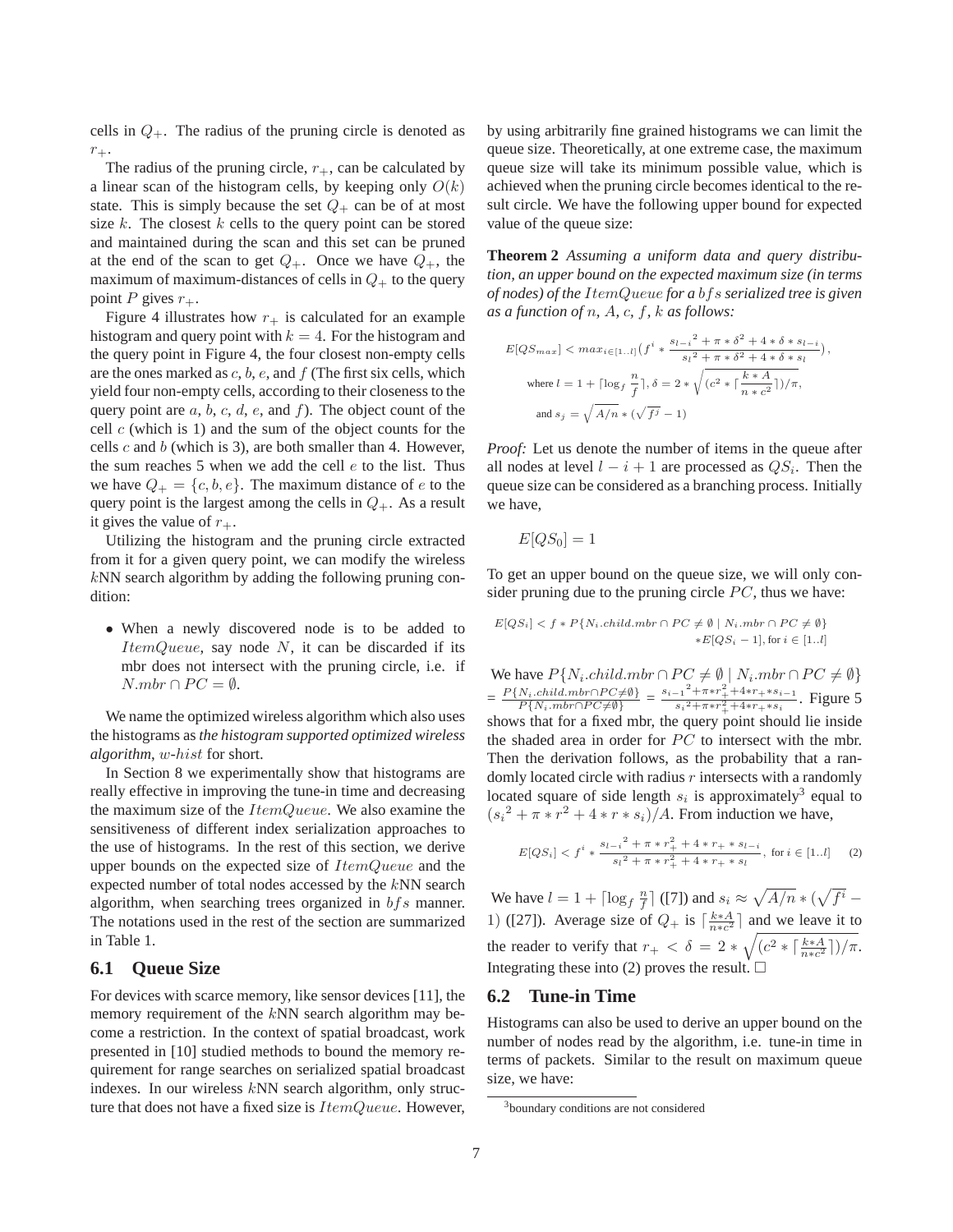| $\boldsymbol{n}$ | Number of objects                                  |  |  |  |
|------------------|----------------------------------------------------|--|--|--|
| $\boldsymbol{A}$ | Area of the square region covering all objects     |  |  |  |
| $\epsilon$       | Histogram cell size                                |  |  |  |
| $\overline{P}C$  | Pruning circle                                     |  |  |  |
| $r_{+}$          | Radius of $PC$                                     |  |  |  |
| $N_i$            | Tree node at level i                               |  |  |  |
|                  | Height of the tree                                 |  |  |  |
|                  | Minimum fanout of the tree                         |  |  |  |
| $s_i$            | Average side length of a node mbr at level $i$     |  |  |  |
| k.               | number of NNs searched                             |  |  |  |
| $QS_{max}$       | Maximum size of $ItemQueue$ during the search      |  |  |  |
| $AC_{tot}$       | Number of nodes/packets accessed i.e. tune-in time |  |  |  |

Table 1: Notations used

**Theorem 3** *Assuming a uniform data and query distribution, an upper bound on the expected number of packets/nodes read by the algorithm is given as follows:*

$$
E[AC_{tot}] < hsize + \sum_{i=0}^{l-1} \left( f^i * \frac{s_{l-i}^2 + \pi * \delta^2 + 4 * \delta * s_{l-i}}{s_l^2 + \pi * \delta^2 + 4 * \delta * s_l} \right),
$$
\n
$$
\text{where } hsize = \lceil 4 * \lceil \sqrt{A/c} \rceil^2 / packet.size \rceil \tag{3}
$$

*Proof:* Assuming each cell of the histogram stores a 4byte integer and packet size denotes the size of packets in bytes, size of the histogram is given by  $\begin{bmatrix} 4 \\ \end{bmatrix}$   $\begin{bmatrix} \sqrt{4}/c \end{bmatrix}^2$  (nacket size). The second term in the equation  $\lceil \sqrt{A}/c \rceil^2 / packet\_size \rceil$ . The second term in the equation is derived in a similar way to Theorem 2, by assuming that only the pruning circle is used for pruning nodes of the tree during the search.  $\Box$ 

Note that increasing the histogram size may result in increasing the tune-in time as the histogram itself has to be read from the medium. In fact, using a histogram cell size smaller than the cell size that minimizes equation 3 will increase the tune-in time.

While the analytical results in this section are based on uniform data distribution, we evaluate real-life skewed data in our experimental results in Section-8.

# **7 Search with Non-spatial Predicates**

The objects indexed by a spatial index can have non-spatial attributes that may need to be taken into account when answering queries [19]. For instance, going back to our example scenario in Section 1, the query can ask only for  $k$  nearest *Chinese* restaurants instead of general restaurants. In this section we consider how to answer  $kNN$  queries that may specify an optional constraint on a single attribute, namely the *type* of the objects being queried.

We denote the number of distinct types as  $t$ , where out of *n* objects  $n_i$  of them belong to type *i*, thus  $\sum_{i=1}^{t} n_i = n$ .<br>In this paper we only consider two types of *kNN* queries In this paper we only consider two types of  $kNN$  queries, (1) queries that do not specify a type and (2) queries that specify a single type. In order to support queries with type constraints, we need to modify both the search algorithm and the index organization. We look into two different methods:



Figure 5: Node mbr at level *i* intersecting with the pruning circle with radius *r*

### **i)** t**-**index

In  $t$ -index method, we use  $t$  separate spatial indexes each indexing only its associated type. There is also a lookup structure that has pointers for each type pointing to the beginning of the index associated with that type. Although this is really efficient for queries with type constrains, for queries without constraints on types, it will require to lookup all indexes. In order to improve the performance of queries without type constraints, the order of the indexes can be selected such that an index corresponding to type  $i$  comes before the one corresponding to  $j$  on the broadcast medium if  $n_i > n_j$ . This enables us to restrict the solution space earlier, as the types with more number of objects tend to give a better approximation to the actual result.

#### **ii)** <sup>t</sup>**-**hist**/**1**-**index

In  $t$ -hist/1-index method, we use a single spatial index which indexes all objects. Although this is really efficient for queries without type constrains, it is not possible to search k nearest neighbors when a type constraint is present. To enable the processing of such queries, we also include  $t$ histograms on the broadcast, each one built for a particular type. There is also a lookup structure that has pointers for each type pointing to the beginning of the histogram associated with that type. Moreover the leaf nodes of the tree now also mark the type of each object. Queries with type constraints can now be processed on the index by only using the pruning circle derived from the associated histogram of the given type. In order to improve the performance of queries with type constraints, we can also prune a node whose mbr does not intersect with a non-empty cell of the histogram of the associated type. We name this latter optimization as  $t$ -hist/1-index/hp method. Note that it can improve the performance especially for the types that have small number of objects belonging to them.

In Section 8 we compare the performance of both the methods. Note that it is only fair to compare them when the total index size (together with histograms) occupied by the two methods is same. In other words, we should have  $t * hsize + isize(n) \approx \sum_{i=1}^{t} isize(n_i)$ , where isize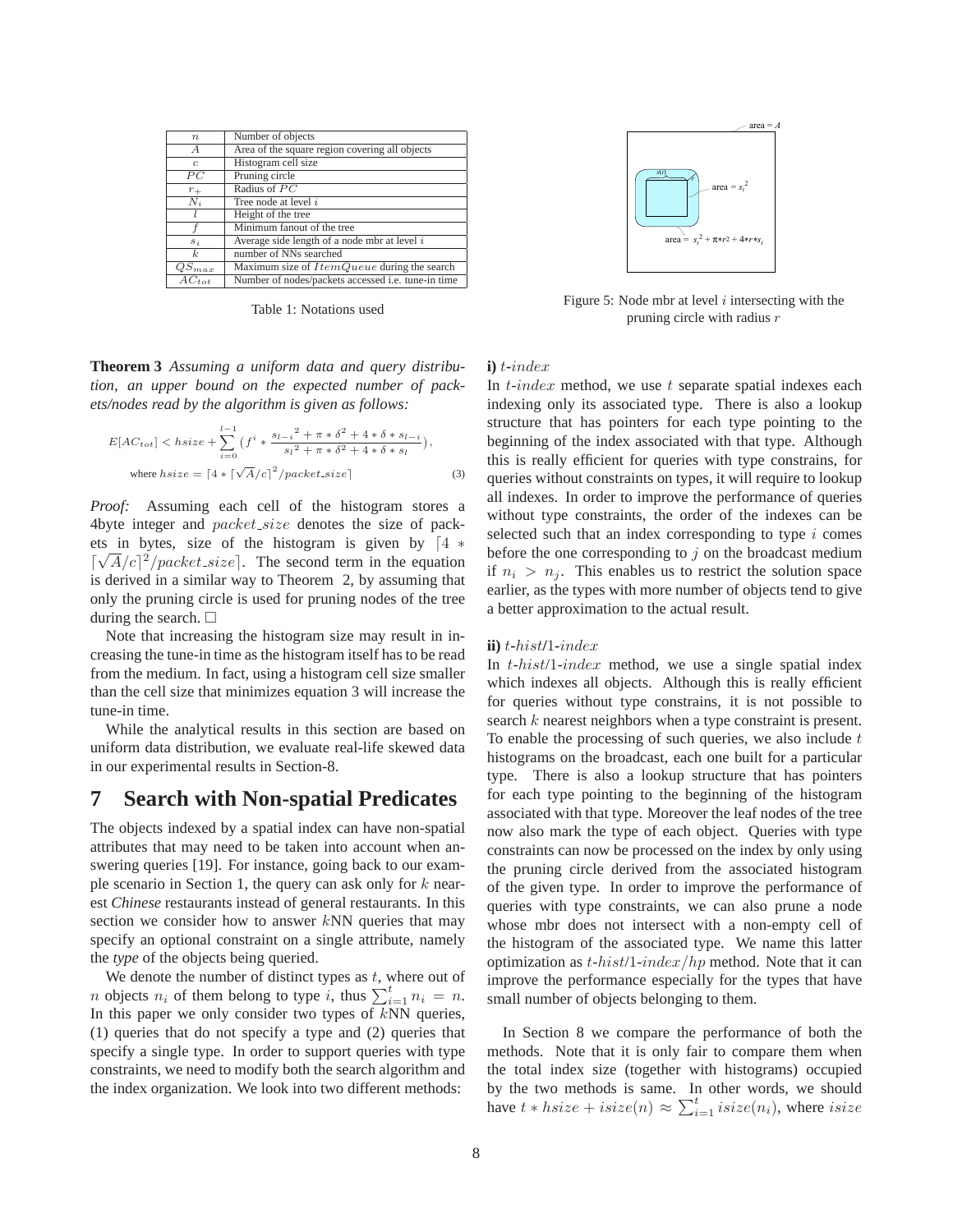

Figure 6: Tune-in time and maximum *ItemQueue* size for different packet sizes



Figure 8: Tune-in time and maximum *ItemQueue* size for different *k*'s

is size of the spatial index and is given as  $isize(n)$  =  $\sum_{i=1}^{1+\lceil \log_f \frac{n}{f} \rceil} f^{i-1}.$ 

# **8 Experiments**

In this section we present our experimental results used to evaluate the methods introduced in this paper and understand tradeoffs involved in using them. We describe three sets of experiments. The first set of experiments investigate the improvement provided by  $w$ -opt search and  $bf s$  serialization of the index. The second set of experiments investigate the effect of using histograms on tune-in time and the sensitivity of different serializations to the usage of histograms. The third and final set of experiments compare <sup>t</sup>-hist/1-index and <sup>t</sup> $index$  approaches for  $kNN$  queries with type constraints. We use two types of data in our experiments, (i) uniformly distributed set of points in unit square and (ii) a skewed dataset composed of city locations in Greece from [1] (scaled to fit unit square). The query points are selected at uniform random from the unit square. In all experiments, we employed an R<sup>∗</sup>-tree [4] index.

### **8.1** *w***-***opt* **Search and** *bfs* **Serialization**

We describe experimental results with regard to effects of  $w$  $opt$  search and  $bf$ s serialization on tune-in time and queue size under three different scenarios: (1) varying packet(node) size, (2) varying number of objects, and (3) varying  $k$ .

Figure 7: Tune-in time and maximum *ItemQueue* size for different number of objects when *k*=10



Figure 9: Tune-in time and maximum *ItemQueue* size for different number of objects when *k*=5

#### **8.1.1 Varying Packet Size**

Figure 6 plots tune-in time (in terms of packets) and maximum size of *ItemQueue* (in terms of nodes) as a function of packet (node) size in bytes. In this experiment  $k$  is taken as 10 and 5000 uniformly distributed objects are used. The line labelled as *conventional* represents the kNN search algorithm on a *random access medium* and is used as a baseline. The results show that,  $w\text{-}opt$  algorithm shows up to 33% improvement in tune-in time for a  $df s$  organization and up to 30% improvement in tune-in time for a  $bf s$  organization, when compared to  $w\text{-}conv$ . Another observation is that  $bfs$  organization provides up to 55% improvement over  $dfs$ organization. Also, even in the worst case the best tune-in time achieved using the best wireless search algorithm and organization  $(bfs/w-opt)$  is only twice the tune-in time of the baseline. The queue size results show that  $bf s$  organization have larger memory requirement when compared to  $dfs$ , but the w-opt algorithm helps decreasing the memory requirement for both organizations.

The differences in both tune-in time and maximum queue size values of different approaches vanish as the packet size increases to large values. This is because, for very large packet size values, the index fits into very small number of packets and ever algorithm ends up reading all the packets to reach appropriate nodes. If we increase the number of objects (thus the index size) in accordance with the increasing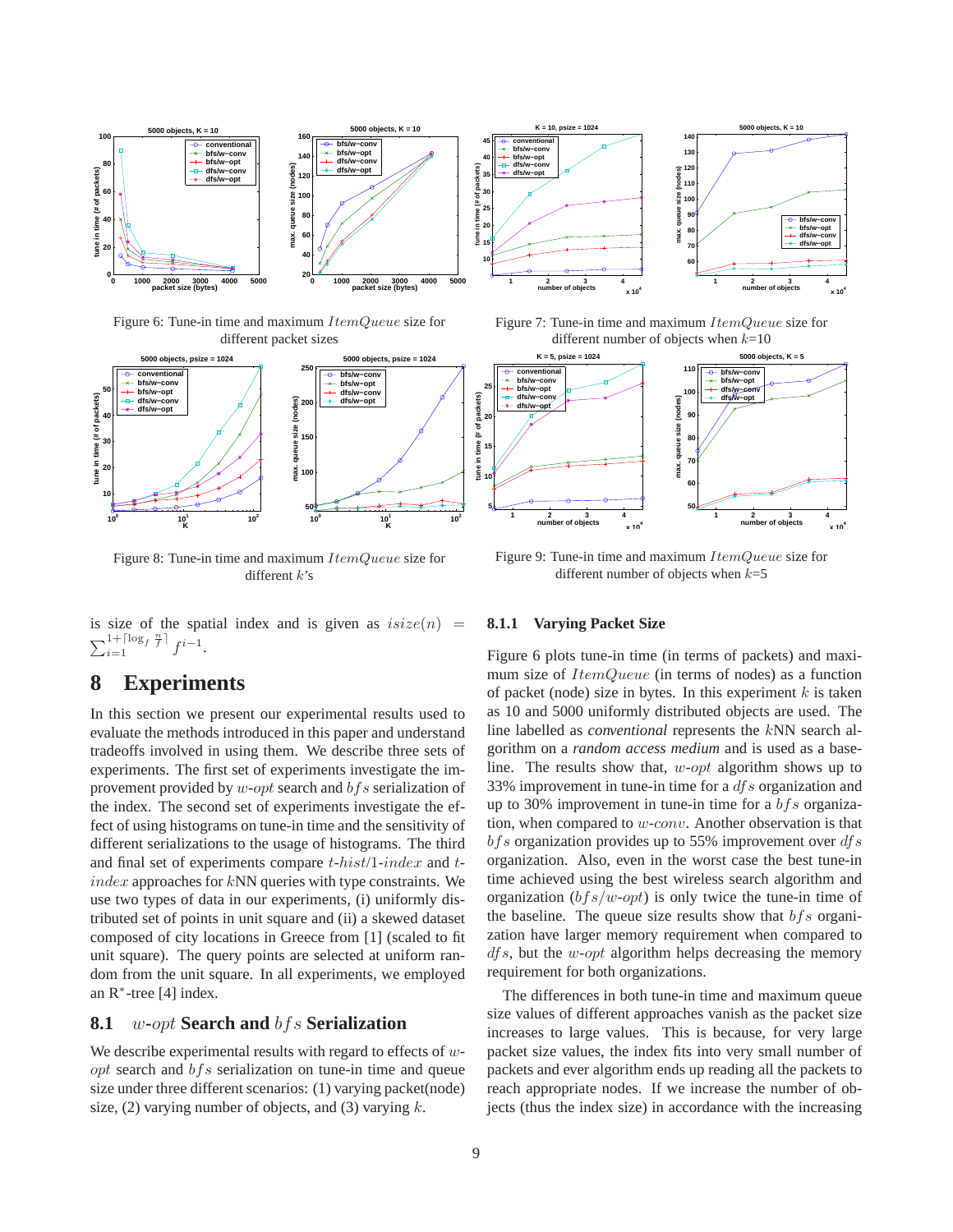

Figure 10: Tune-in time and *ItemQueue* size as a function of histogram size for uniform data



Figure 12: Tune-in time as a function of number of objects for different histogram sizes



Figure 11: Tune-in time and *ItemQueue* size as a function of histogram size for city locations data



Figure 13: Tune-in time as a function of *k* for different histogram sizes

packet size, observations for small packet sizes still hold.

### **8.1.2 Varying Number of Objects**

Figure 7 plots tune-in time and maximum size of the ItemQueue as a function of number of indexed objects (uniformly distributed). In this experiment  $k$  is taken as 10 and packet size is fixed to 1024 bytes. Clearly, the tune-in time will increase with increasing number of objects, since the total index size increases and there are more candidate nodes that need to be read from the medium. Notice that  $w$ -opt algorithm provides up to 40% improvement in tune-in time for  $dfs$  organization and up to 20% improvement for  $bfs$  organization. Furthermore, as the number of objects increase, the  $bfs$  organization shows an increasing advantage over  $dfs$  organization in terms of tune-in time (up to 53% improvement for  $w\text{-}opt$ ). This shows our claim that in many scenarios, the  $bfs$  organization is actually a better choice. Also, Figure 7 shows that the *w-opt* algorithm provides up to  $21\%$ improvement in maximum queue size for  $bf s$  organization. The improvement in maximum queue size is marginal for  $dfs$ organization (around 3%). Comparing amongst the two organizations with  $w$ -opt, dfs organization provides up to 45% improvement in maximum queue size as compared to  $bf s$ .

Figure 9 plots the same measures with  $k$  set to 5. Again similar trends are observed,  $w$ -opt search and  $bf s$  organization prevailing over other configurations when tune-in time is considered. However, comparing Figure 9 and Figure 7 reveals that the improvement in tune-in time increases with increasing k. In fact one can prove that for NN search  $(k = 1)$ w-opt reduces to w-conv.

### **8.1.3 Varying** k

Figure 8 plots tune-in time and maximum size of the  $ItemQueue$  as a function of  $k$ . In this experiment packet size is fixed to 1024 bytes and 5000 uniformly distributed objects are used. From the tune-in time graph we observe that, after  $k = 4$  the *w-opt* algorithm starts to provide significant improvement over *w*-conv and after  $k=8$  *w*-opt performs better than w-conv independent of the index serialization order. Queue size results show that memory requirement of  $bf s$  organization grows fast with increasing  $k$  when  $w\text{-}conv$  is used and significantly drops when w-opt is used. This shows that the use of w-opt algorithm is crucial for  $bf s$  organization, if the number of items requested is high.

#### **8.2 Histograms and** *w***-***hist* **search**

#### **8.2.1 Varying Histogram Size**

Figure 10 and Figure 11 plot tune-in time and maximum size of ItemQueue as a function of histogram size (in terms of packets). In these experiments  $k$  is taken as 10 and packet size is fixed to 1024 bytes. Figure 10 uses 5000 uniformly distributed objects and Figure 11 uses a data set consisting of real city locations (5073 points). The results from Figure 10 show that even a single packet histogram improves the tune-in time. In fact, for this experimental setup, histograms with larger sizes do not provide better tune-in times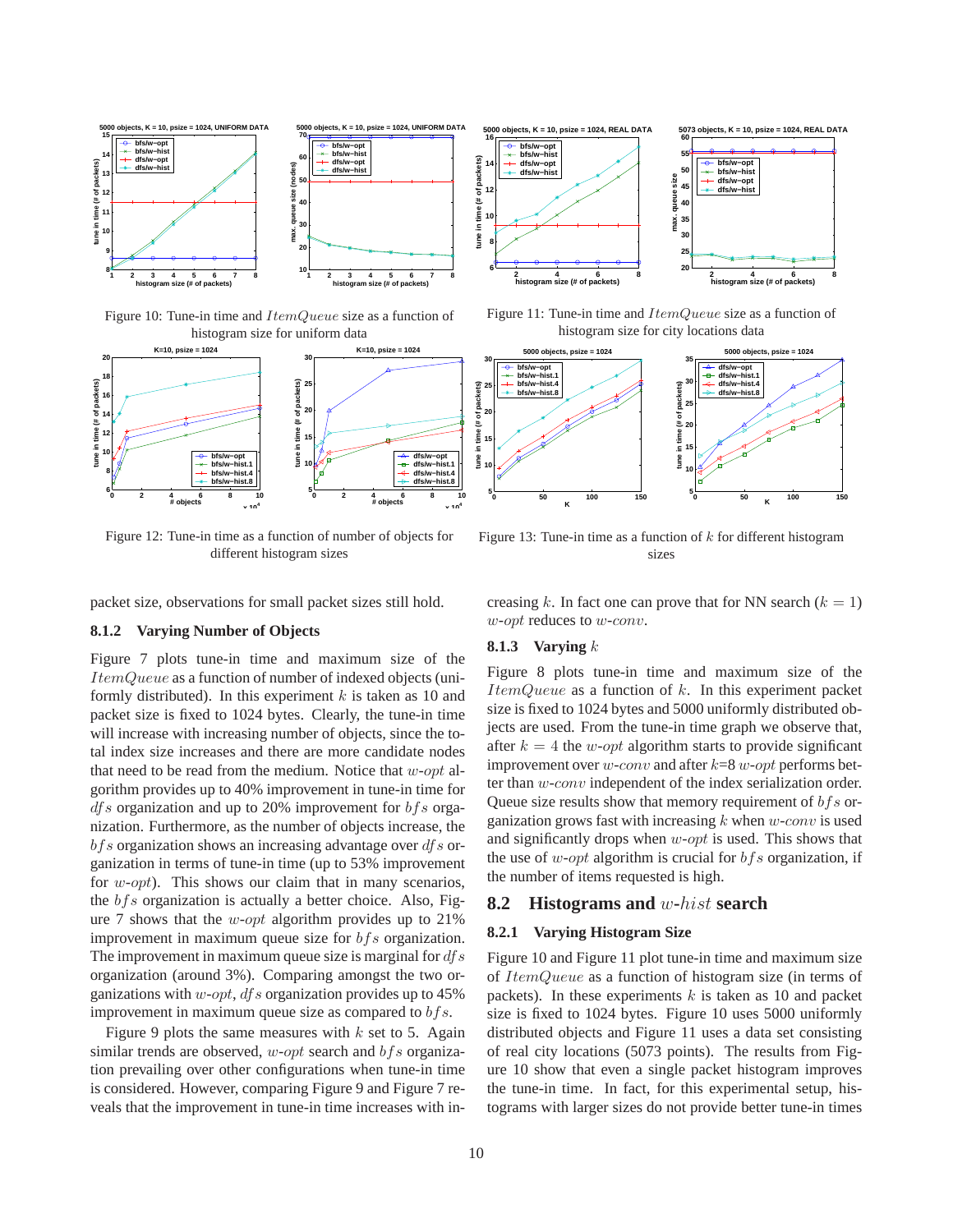

Figure 14: Tune-in time and maximum *ItemQueue* size for different packet sizes and approaches using no histograms or histograms with analytically derived sizes

Figure 15: Tune-in performance for queries with type constraints

Figure 16: Tune-in performance for queries without type constraints

as the additional pruning capability achieved with the finegraininess of the histogram cannot compensate the cost of reading the histogram itself. More interestingly, the effect of using a histogram is more prominent with the  $df$ s organization and with histograms the best performance achieved with  $bf s$  and  $dfs$  organizations are effectively the same. Nevertheless, Figure 11 shows that with skewed data the latter observation no more holds and  $bf s$  organization with w-opt search outperforms all alternatives. This does not indicate that histograms are useless for skewed data sets. This is because Figure 11 also shows that a small histogram can significantly (more than 50%) decrease the queue size while only increasing the tune-in time marginally (around 5%).

### **8.2.2 Varying Number of Objects and** k

Figure 12 plots tune-in time as a function of number of objects for different histogram sizes. Similarly, Figure 13 plots tune-in time as a function of  $k$  for different histogram sizes. Both experiments use 1024 byte packets and uniformly distributed objects.  $k$  is set to 10 in Figure 12 and 5000 objects are used in Figure 13. Figure 12 shows that for larger number of objects it is better to use larger histograms. It is also observed that  $dfs$  organization is more sensitive to the increase in the number of objects. As seen from the graph corresponding to  $dfs$ , using a 4 packet histogram becomes more efficient than using a single packet histogram as number of objects increase. And if we keep increasing the number of objects, according to the displayed trend, using an 8 packet histogram will become more efficient than using a 4 packet histogram. Although a similar phenomenon can be observed for  $bf$ s organization, the gap between tune-in times of approaches that use different histogram sizes change very slowly for *bfs* organization (no line crossings are observed for  $bf$ s organization in Figure 12).

#### **8.2.3 Varying Packet Size**

Figure 14 plots tune-in time and maximum size of ItemQueue as a function of packet size for four different approaches: bfs/w-opt, dfs/w-opt, bfs/w-hist.∗ and bfs/whist.∗. Here w-hist.∗ corresponds to the case in which a histogram whose cell size minimizes Equation 3, is used. Again in this experiment  $k$  is taken as 10 and 5000 uniformly distributed objects are used. The figure shows that for uniform data distributions, Equation 3 can provide a histogram size that improves the tune-in performance.

### **8.3 Queries with Non-spatial Predicates**

In order to compare <sup>t</sup>-hist/1-index and <sup>t</sup>-index methods for supporting evaluation of  $kNN$  queries with type constraints, we setup a scenario in which we have 100 different types. The number of objects belonging to each type follows a Zipf distribution with parameter 0.8 where the total number of objects is 5000. We perform two experiments using this scenario. In the first experiment we compare tune-in times of kNN queries with type constraints. Figure 15 plots the result as a function of type rank. Type with rank 1 has the most number of objects belonging to it. In the second experiment we compare tune-in times of  $kNN$  queries without type constraints. Figure 16 plots the result as a function of type rank.

As expected, Figure 15 shows that  $t$ -index performs much better for queries with type constraints. On the other hand Figure 16 shows that  $t$ -index performs poorly for queries without type constraints. Conversely, <sup>t</sup>-hist/1 index performs much better for queries without type constraints and poorly for queries with type constraints. In spite of <sup>t</sup>-hist/1-index's poor performance for type constrained queries,  $t$ -hist/1-index/hp method, which is powered by the histogram pruning optimization described in Section 7, achieves significant improvement in tune in-time, especially for queries having constraints on infrequent types. Although it does not outperform  $t$ -index for type constrained queries,  $t$ -hist/1-index/hp shows a good balance between two types of queries and can be a good choice for workloads that contain sufficiently large number of queries without type constraints.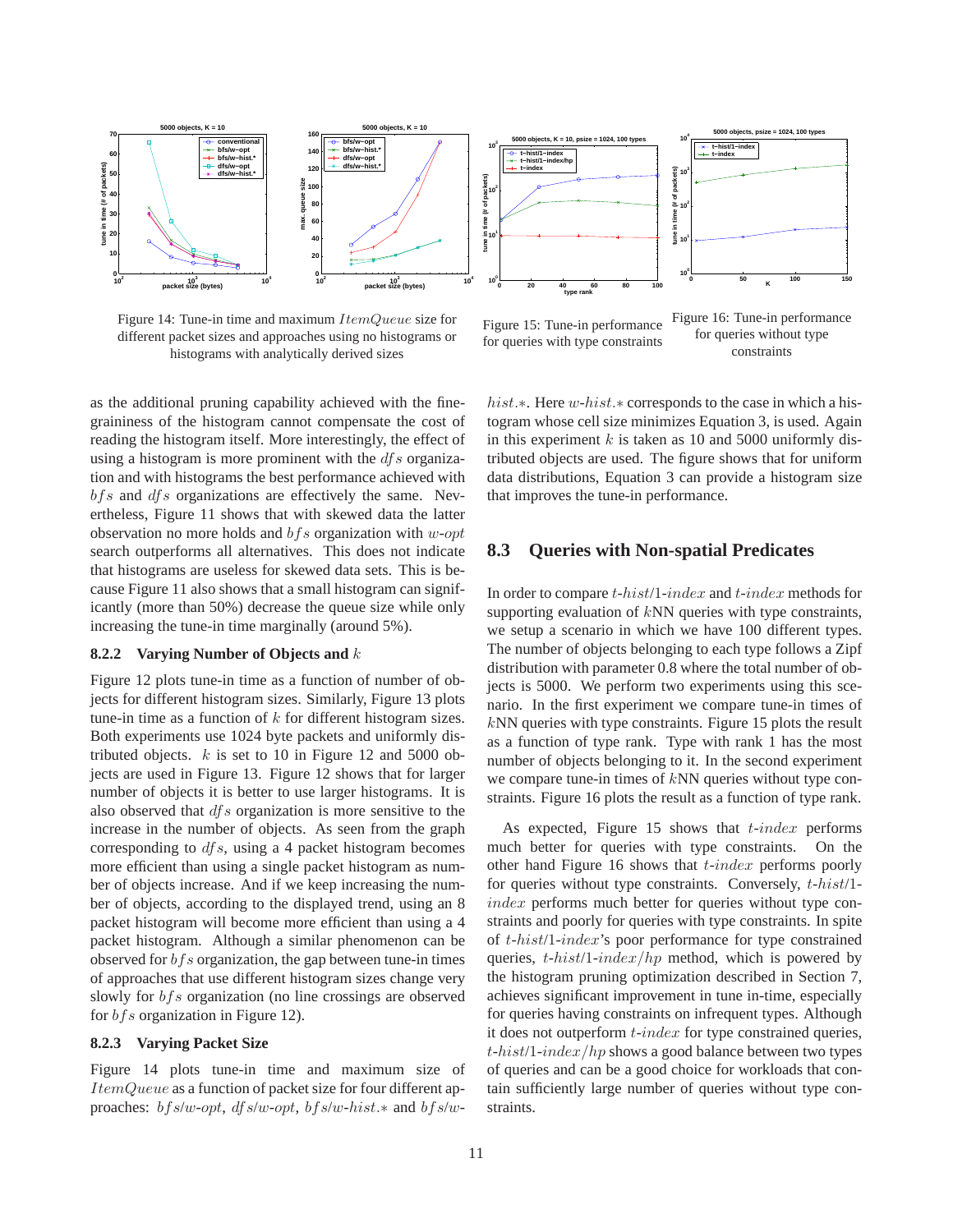# **9 Conclusions**

In this paper, we explored the issue of energy efficient kNN search on broadcasted R-tree indexes over locationdependent data. We proposed an optimization technique which improves the tune-in time of  $kNN$  search and discussed tradeoffs involved in organizing the index on the broadcast medium. Furthermore, we investigated the use of histograms as a technique to improve tune-in time and memory requirement of kNN search. We also studied the problem of kNN search with non-spatial constraints. We showed that:

- The introduced  $w$ -opt search technique significantly decreases tune-in time, irrespective of how the index is organized  $(bfs \text{ or } dfs)$  on the medium.
- Organizing the index in  $bf s$  manner provides considerably better tune-in time but has a higher memory requirement due to queue size.
- Using histograms can further improve tune-in time for uniformly distributed data with the improvement being more for  $dfs$  organization in comparison to  $bfs$  organization.
- On skewed data sets, histograms improve the tune-in time for  $dfs$  organization. For  $bfs$  organization they significantly cut the maximum queue size in return for a minor increase in tune-in time.
- The use of histograms can be extended to support answering kNN queries with type constraints, which yields better performance when compared to building separate indexes for each type, for workloads containing sufficiently large number of queries without type constraints.

As future work, we plan to continue working on energyefficient spatial data broadcast on wireless environments, especially on the issues of caching and pre-fetching in the context of continuous and adaptive kNN search for moving points.

# **References**

- [1] City locations data set. http://www.rtreeportal.org/, October 2003.
- [2] S. Acharya, R. Alonso, M. J. Franklin, and S. Zdonik. Broadcast disks: data management for asymetric communications environment. In *SIGMOD*, 1995.
- [3] S. Acharya, M. J. Franklin, and S. B. Zdonik. Disseminating updates on broadcast disks. In *VLDB*, 1996.
- [4] N. Beckmann, H.-P. Kriegel, R. Schneider, and B. Seeger. The R<sup>∗</sup>-tree: An efficient and robust access method for points and rectangles. In *SIGMOD*, 1990.
- [5] M.-S. Chen, P. S. Yu, and K.-L. Wu. Indexed sequential data broadcasting in wireless mobile computing. In *ICDCS*, 1997.
- [6] K. Cheverst, N. Davies, K. Mitchell, and A. Friday. Experiences of developing and deploying a context-aware tourist guide: The GUIDE project. In *MobiComm*, 2000.
- [7] C. Faloutsos, T. Sellis, and N. Roussopoulos. Analysis of object oriented spatial access methods. In *SIGMOD*, 1987.
- [8] A. Guttman. R-trees: A dynamic index structure for spatial searching. In *SIGMOD*, 1984.
- [9] M. Hadjieleftheriou, G. Kollios, and V. Tsotras. Performance evaluation of spatio-temporal selectivity estimation techniques. In *SSDBM*, 2003.
- [10] S. Hambrusch, C. L. W. Aref, and S. Prabhakar. Query processing in broadcasted spatial index trees. In *SSTD*, 2001.
- [11] J. Hill, R. Szewczyk, A. Woo, S. Hollar, D. E. Culler, and K. S. J.Pister. System architecture directions for networked sensors. In *ASPLOS*, 2000.
- [12] Q. Hu, D. L. Lee, and W.-C. Lee. Performance evaluation of a wireless hierarchical data dissemination system. In *MobiComm*, 1999.
- [13] T. Imielinski, S. Viswanathan, and B. Badrinath. Energy efficient indexing on air. In *ICDE*, 1994.
- [14] Y. E. Ioannidis and V. Poosala. Balancing histogram optimality and practicality for query result size estimation. In *SIGMOD*, 1995.
- [15] D. Lee, W. Lee, J. Xu, and B. Zheng. Data management in location-dependent information services: Challenges and issues. *Pervasive Computing*, 1(3), 2002.
- [16] M. L. Lee, W. Hsu, C. S. Jensen, B. Cui, and K. L. Teo. Supporting frequent updates in R-trees: A bottom-up approach. In *VLDB*, 2003.
- [17] M. Muralikrishna and D. DeWitt. Equi-depth histograms for estimating selectivity factors for multidimensional queries. In *SIGMOD*, 1988.
- [18] A. Okabe, B. Boots, and K. Sugihara. *Spatial Tessellations: Concepts and Applications of Voronoi Diagrams*. John Wiley, 2000.
- [19] D.-J. Park and H.-J. Kim. An enhanced technique for k-nearest neighbor queries with non-spatial selection predicates. *Multimedia Tools and Application*, 19(1), 2003.
- [20] V. Poosala, P. J. Haas, Y. E. Ioannidis, and E. J. Shekita. Improved histograms for selectivity estimation of range predicates. In *SIGMOD*, 1996.
- [21] O. Ren and M. H. Dunham. Using semantic caching to manage location dependent data in mobile computing. In *MobiComm*, 2000.
- [22] N. Roussopoulos and F. V. S. Kelley. Nearest neighbor queries. In *SIGMOD*, 1995.